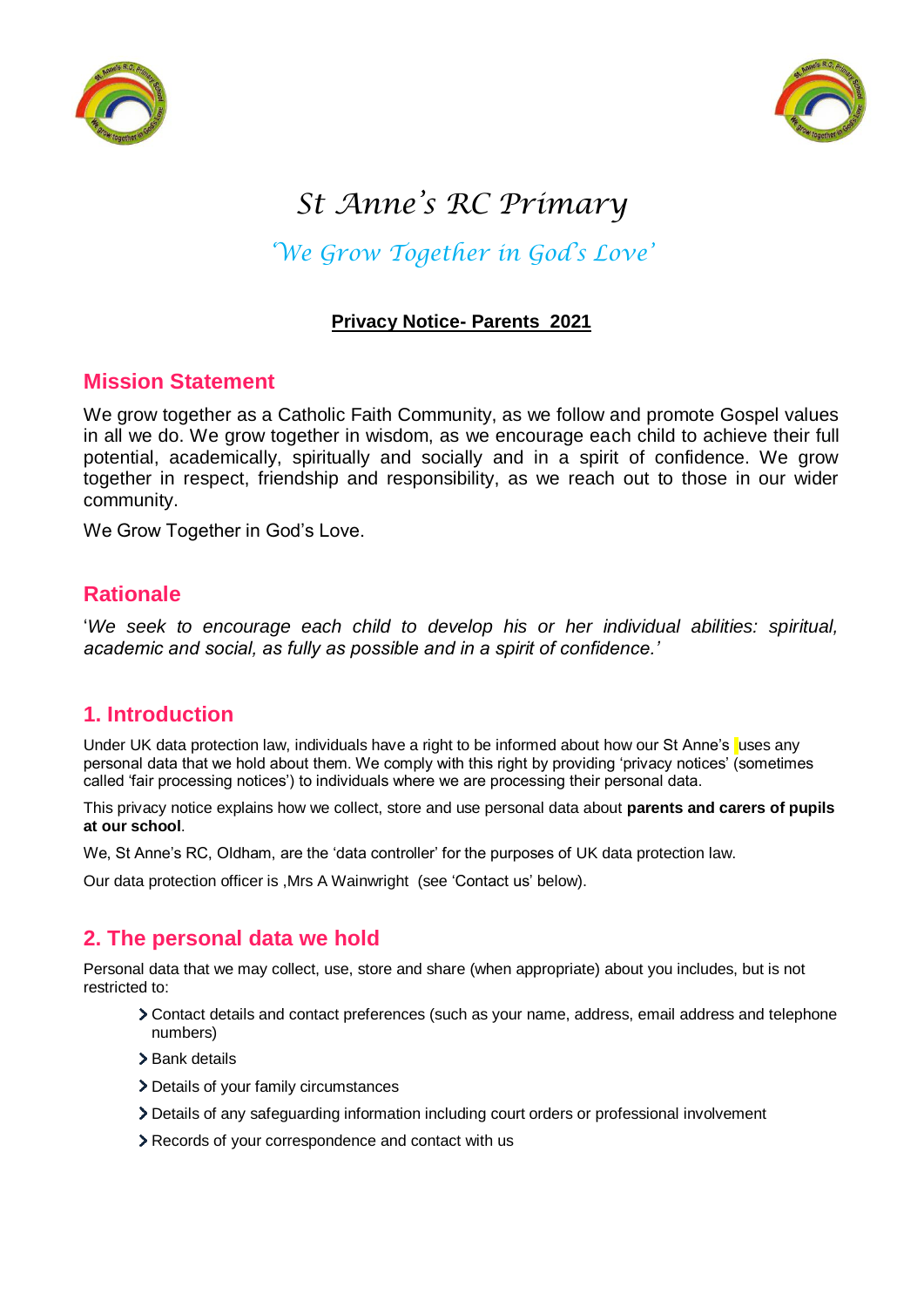Details of any complaints you have made

We may also collect, use, store and share (when appropriate) information about you that falls into "special categories" of more sensitive personal data. This includes, but is not restricted to, information about:

- Any health conditions you have that we need to be aware of
- Photographs and CCTV images captured in school
- Your religion, as part of our admission arrangements

We may also hold data about you that we have received from other organisations, including other schools and social services.

## **3. Why we use this data**

We use the data listed above to:

- a) Report to you on your child's attainment and progress
- b) Keep you informed about the running of the school (such as emergency closures) and events
- c) Process payments for school services and clubs
- d) Provide appropriate pastoral care
- e) Protect pupil welfare
- f) Administer admissions waiting lists
- g) Assess the quality of our services
- h) Carry out research
- i) Comply with our legal and statutory obligations

#### **3.1 Use of your personal data for marketing purposes**

Where you have given us consent to do so, we may send you marketing information by email or text promoting school events, campaigns, charitable causes or services that may be of interest to you.

You can withdraw consent or 'opt out' of receiving these emails and/or texts at any time by clicking on the 'Unsubscribe' link at the bottom of any such communication, or by contacting us (see 'Contact us' below).

#### **3.2 Use of your personal data in automated decision making and profiling**

We do not currently process any personal data through automated decision making or profiling. If this changes in the future, we will amend any relevant privacy notices in order to explain the processing to you, including your right to object to it.

## **4. Our lawful basis for using this data**

Our lawful bases for processing your personal data for the purposes listed in section 3 above are as follows:

- **For the purposes of those listed in section 3 in accordance with the 'public task' basis we need to** process data to fulfil our statutory function as a school .
- $\geq$  For the purposes of those listed in section 3 in accordance with the 'legal obligation' basis we need to process data to meet our responsibilities under law as set out here:

Where you have provided us with consent to use your data, you may withdraw this consent at any time. We will make this clear when requesting your consent, and explain how you would go about withdrawing consent if you wish to do so.

#### **4.1 Our basis for using special category data**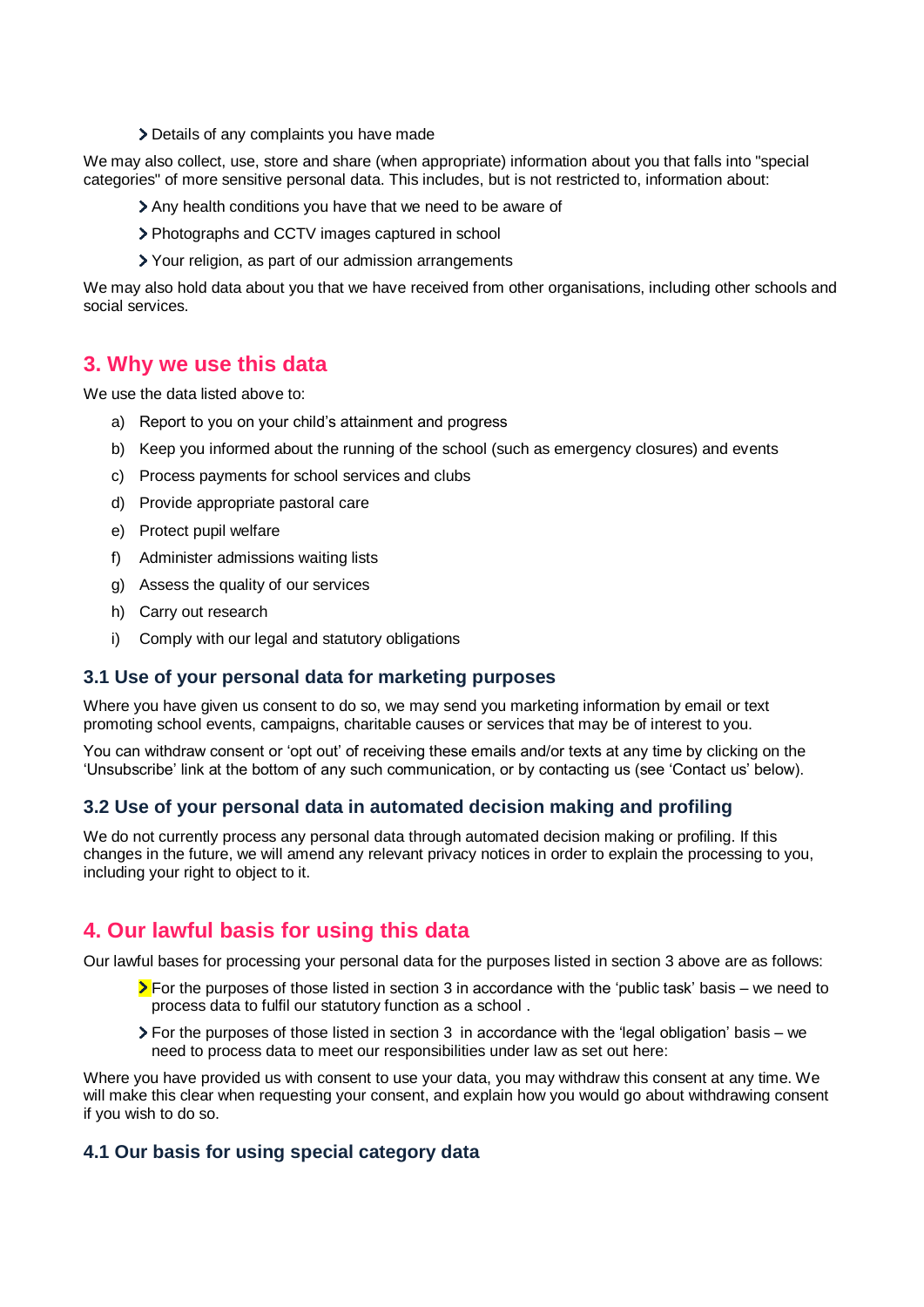For 'special category' data, we only collect and use it when we have both a lawful basis, as set out above, and one of the following conditions for processing as set out in UK data protection law:

- We have obtained your explicit consent to use your personal data in a certain way
- We need to perform or exercise an obligation or right in relation to employment, social security or social protection law
- We need to protect an individual's vital interests (i.e. protect your life or someone else's life), in situations where you're physically or legally incapable of giving consent
- The data concerned has already been made manifestly public by you
- We need to process it for the establishment, exercise or defence of legal claims
- We need to process it for reasons of substantial public interest as defined in legislation
- We need to process it for health or social care purposes, and the processing is done by, or under the direction of, a health or social work professional or by any other person obliged to confidentiality under law
- We need to process it for public health reasons, and the processing is done by, or under the direction of, a health professional or by any other person obliged to confidentiality under law
- We need to process it for archiving purposes, scientific or historical research purposes, or for statistical purposes, and the processing is in the public interest

For criminal offence data, we will only collect and use it when we have both a lawful basis, as set out above, and a condition for processing as set out in UK data protection law. Conditions include:

- We have obtained your consent to use it in a specific way
- We need to protect an individual's vital interests (i.e. protect your life or someone else's life), in situations where you're physically or legally incapable of giving consent
- The data concerned has already been made manifestly public by you
- We need to process it for, or in connection with, legal proceedings, to obtain legal advice, or for the establishment, exercise or defence of legal rights
- We need to process it for reasons of substantial public interest as defined in legislation

## **5. Collecting this data**

While the majority of information we collect about you is mandatory, there is some information that can be provided voluntarily.

Whenever we seek to collect information from you, we make it clear whether you must provide this information (and if so, what the possible consequences are of not complying), or whether you have a choice.

Most of the data we hold about you will come from you, but we may also hold data about you from:

- > Local authorities
- Government departments or agencies
- Your children
- > Police forces, courts, tribunals

#### **6. How we store this data**

We keep personal information about you while your child is attending our school. We may also keep it beyond their attendance at our school if this is necessary. Our record retention sets out how long we keep information about parents and carers. A paper copy can be requested from the office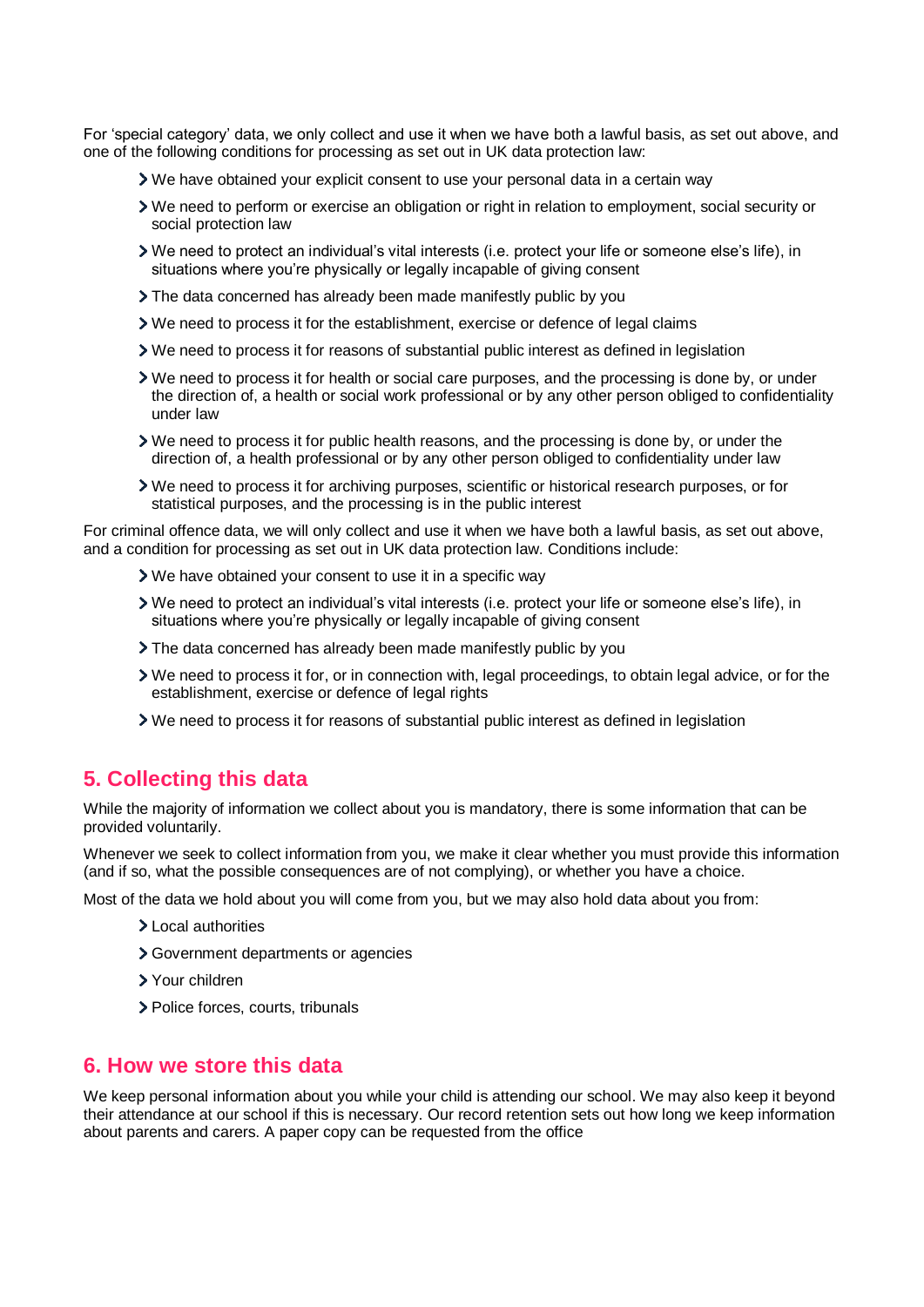We have put in place appropriate security measures to prevent your personal information being accidentally lost, used or accessed in an unauthorised way, altered or disclosed.

We will dispose of your personal data securely when we no longer need it.

## **7. Who we share data with**

We do not share information about you with any third party without consent unless the law and our policies allow us to do so.

Where it is legally required, or necessary (and it complies with UK data protection law), we may share personal information about you with:

- Our local authority Oldham to meet our legal obligations to share certain information with it, such as safeguarding concerns and information about exclusions
- Government departments or agencies
- > Our regulator, OFSTED
- > Suppliers and service providers:
- > Financial organisations
- Our auditors
- > Survey and research organisations
- > Health authorities
- > Security organisations
- > Health and social welfare organisations
- > Professional advisers and consultants
- Charities and voluntary organisations
- > Police forces, courts, tribunals

#### **7.1 Transferring data internationally**

We may share personal information about you with the following international third parties, where different data protection legislation applies:

Other Schools, governments or Police

Where we transfer your personal data to a third-party country or territory, we will do so in accordance with UK data protection law.

In cases where we have to set up safeguarding arrangements to complete this transfer, you can get a copy of these arrangements by contacting us.

#### **8. Your rights**

#### **8.1 How to access personal information that we hold about you**

You have a right to make a 'subject access request' to gain access to personal information that we hold about you.

If you make a subject access request, and if we do hold information about you, we will (subject to any exemptions that may apply):

- Give you a description of it
- Tell you why we are holding and processing it, and how long we will keep it for
- Explain where we got it from, if not from you